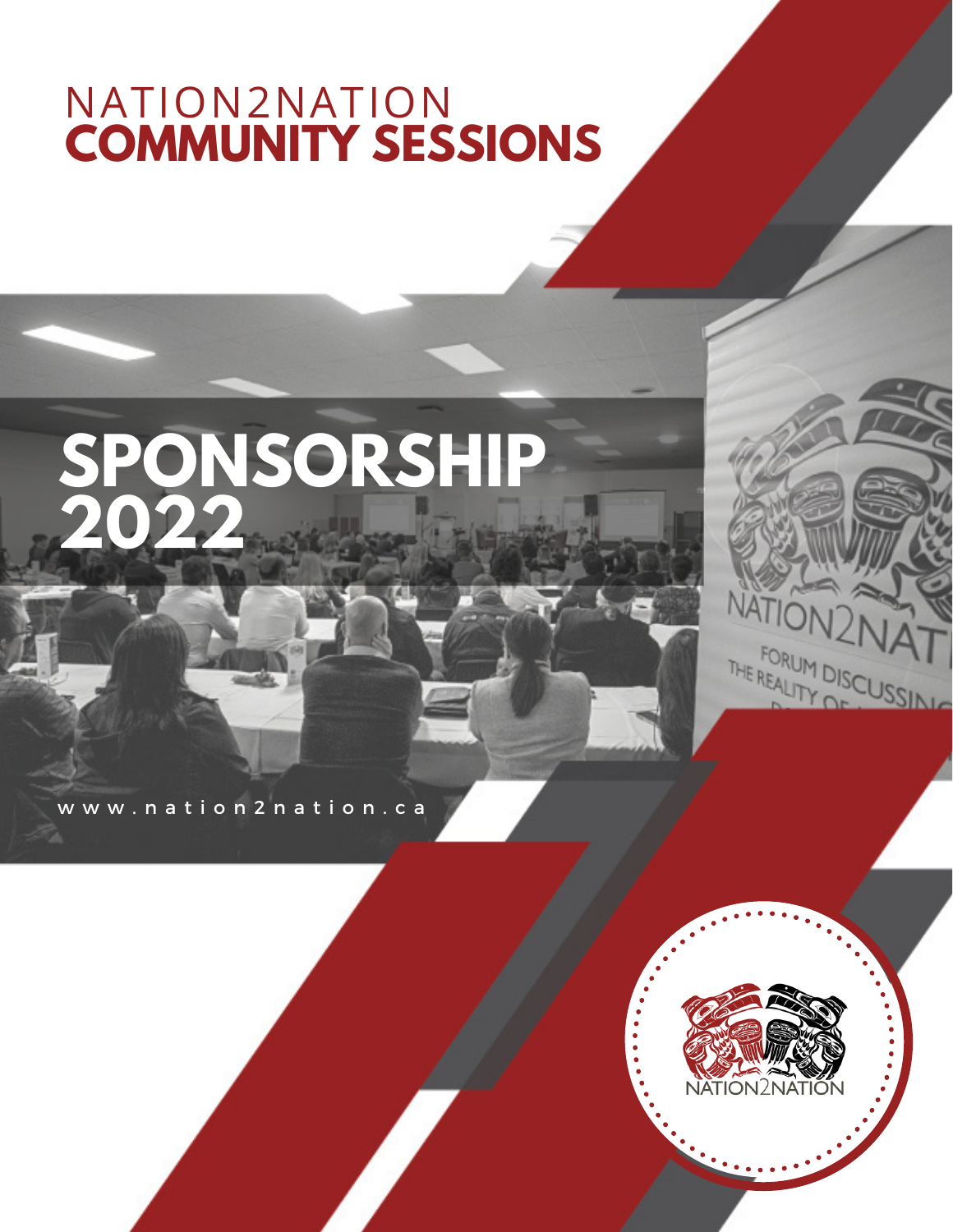## **NATION2NATION (N2N) COMMUNITY SESSIONS**

Dear Sponsor,

The N2N team is happy to welcome you back to in-person gatherings with a series of Community Sessions in Northwest, BC. Normally we would be seeing you this Fall in Terrace, BC for our annual Fall Forum. This year we would like to ease back into smaller roundtable discussions throughout the Northwest.

We will be focusing on hosting the N2N Community Sessions in Northwest, BC over the Fall months of September & October 2022.

Since 2020 we have seen many discussions around Indigenous rights and economic reconciliation. More than ever, First Nation leaders are taking control over their economic futures by partnering with industry and government to develop Indigenous-led projects that align with their social, environmental, community and cultural objectives.

Major projects continue to prompt public dialogue regarding 'duty to consult', 'best practices', and 'celebrating success stories' in industry and First Nations partnerships.

As First Nations in the Northwest continue to seek opportunities for business development and job creation within their communities, it is vital that we continue to come together and have conversations Nation to Nation, Nation to Government and Nation to Industry, to share their visions for continued economic development and diversification, for the shared prosperity of all.

In order to deliver this year's series of Community Sessions, we ask for your commitment and sponsorship for the support of our vision, which is to continue the conversation between First Nations, Industry, and Government, that will foster the growth and vibrancy within our Communities.

Please contact me to discuss sponsorship opportunities, and thank you for your continued interest and support of this important initiative.

Kind Regards, Lisa Mueller

 $\ln 000$ 

Founder and Creator of Nation2Nation Events (e) info@lisamueller.net (p) 250.631.3396



#### COVID-19 Statement We will continue to monitor Provincial updates and follow all PHO protocols on gatherings and events.